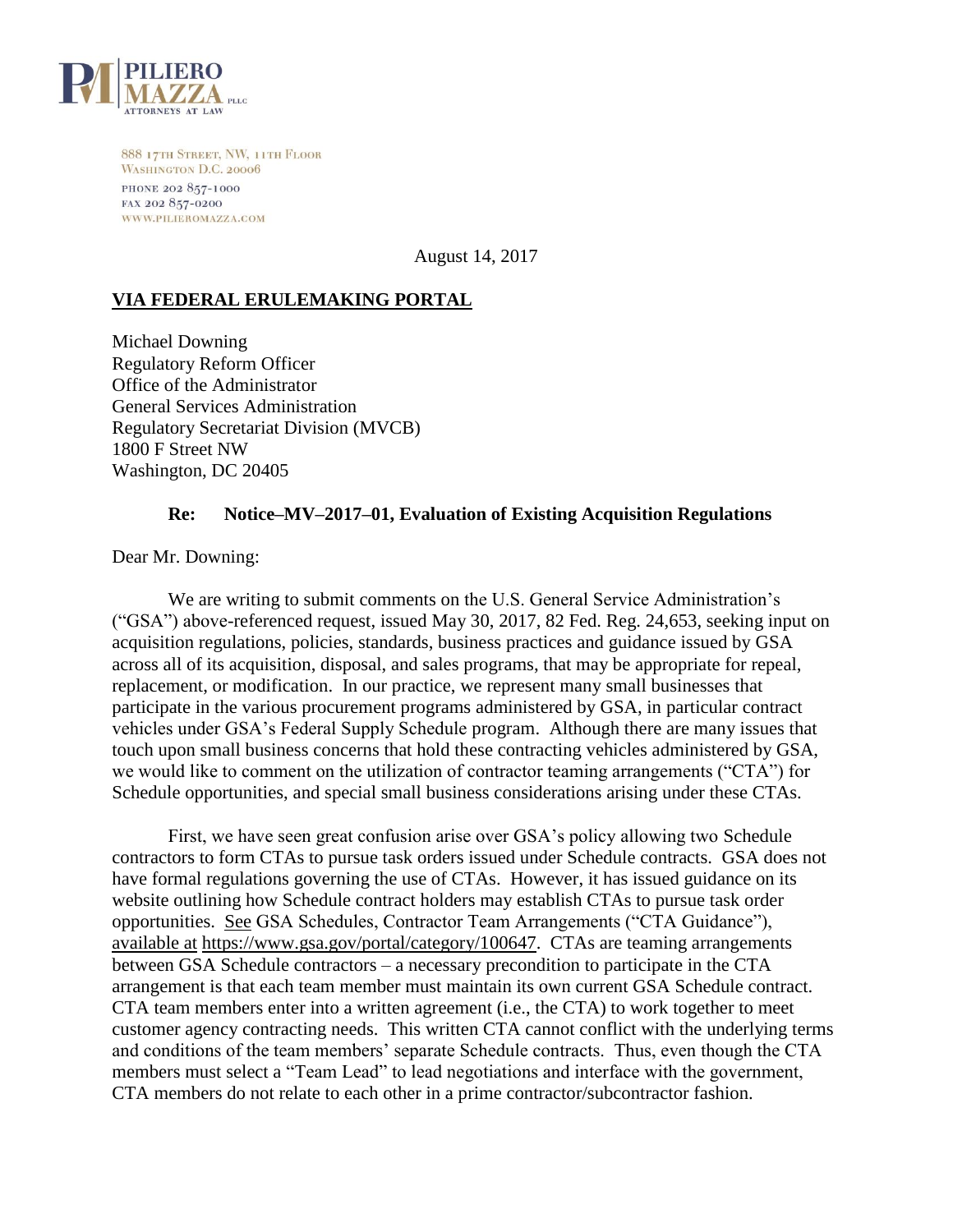

 $\overline{a}$ 

Michael Downing August 14, 2017 Page 2

Indeed, the CTA Guidance makes clear that each CTA member is responsible to the ordering agency as a "co-prime."<sup>1</sup> GSA's guidance emphasizes the differences between a teaming relationship established under a CTA and that of a more traditional Prime Contractor/Subcontractor relationship. For example, GSA specifically states that "[e]ach [CTA] team member has privity of contract with the government and can interact directly with the government." See CTA Guidance. And, each CTA team member's individual Schedule contract terms, conditions, and rates apply: "The ordering activity is invoiced at each team member's unit prices or hourly rates as agreed in the task or delivery order or GSA Schedule BPA." Id.

Because all CTA team members are ostensibly "co-primes" for the task orders that are issued to the CTA, numerous practical issues arise regarding the formation of the CTA agreement, and the performance of the contract. For example, neither GSA nor the U.S. Small Business Administration ("SBA") offer direct guidance regarding how CTA team members should allocate the revenues awarded to the CTA for a task order. This is a problematic issue for small business CTA team members, because they must properly allocate the portions of the task order's revenues won by the CTA that should be attributed to each team member for size calculation purposes.

GSA has also recognized in its online guidance that there is an issue with regard to reporting the awards made to CTAs in the Federal Procurement Data System ("FPDS"), including issues related to the way agencies take credit in reporting their small business goals. While reiterating that "each contractor has privity of contract with the ordering activity" under a CTA, GSA recognizes that FPDS will only accept information relating to one contractor per order. Thus, GSA has directed ordering agencies to determine which CTA member "is realizing most of the revenue on an order and report that contractor's information to FPDS." See CTA Guidance. GSA indicates that it is working with both the Office of Federal Procurement Policy and SBA to provide future clarity regarding the use of CTAs and "anticipates issuing final guidance in the future."

We have also heard anecdotal reports that ordering agencies are not adhering to the GSA Guidance when awarding task orders to CTAs. For example, the guidance holds that for small business or other socioeconomic set-aside orders, all of the CTA team members must meet the designation of the order. However, in practice, we have heard reports of small businesses forming "CTAs" with large businesses to pursue small business set-aside orders, and then the CTA will utilize the Schedule rates of the large business to fulfill portions of the order. This is

<sup>1</sup> This policy has been reiterated by GSA's Office of Inspector General ("OIG"), in an audit report published on the use of CTAs. See "Audit of Contractor Team Arrangement Use," Report Number A130009/Q/A/P14004, at 3 (Sept. 8, 2014) ("CTA Audit Report") ("[T]eam arrangement members are not subcontractors but equal prime contractors.") (emphasis added).